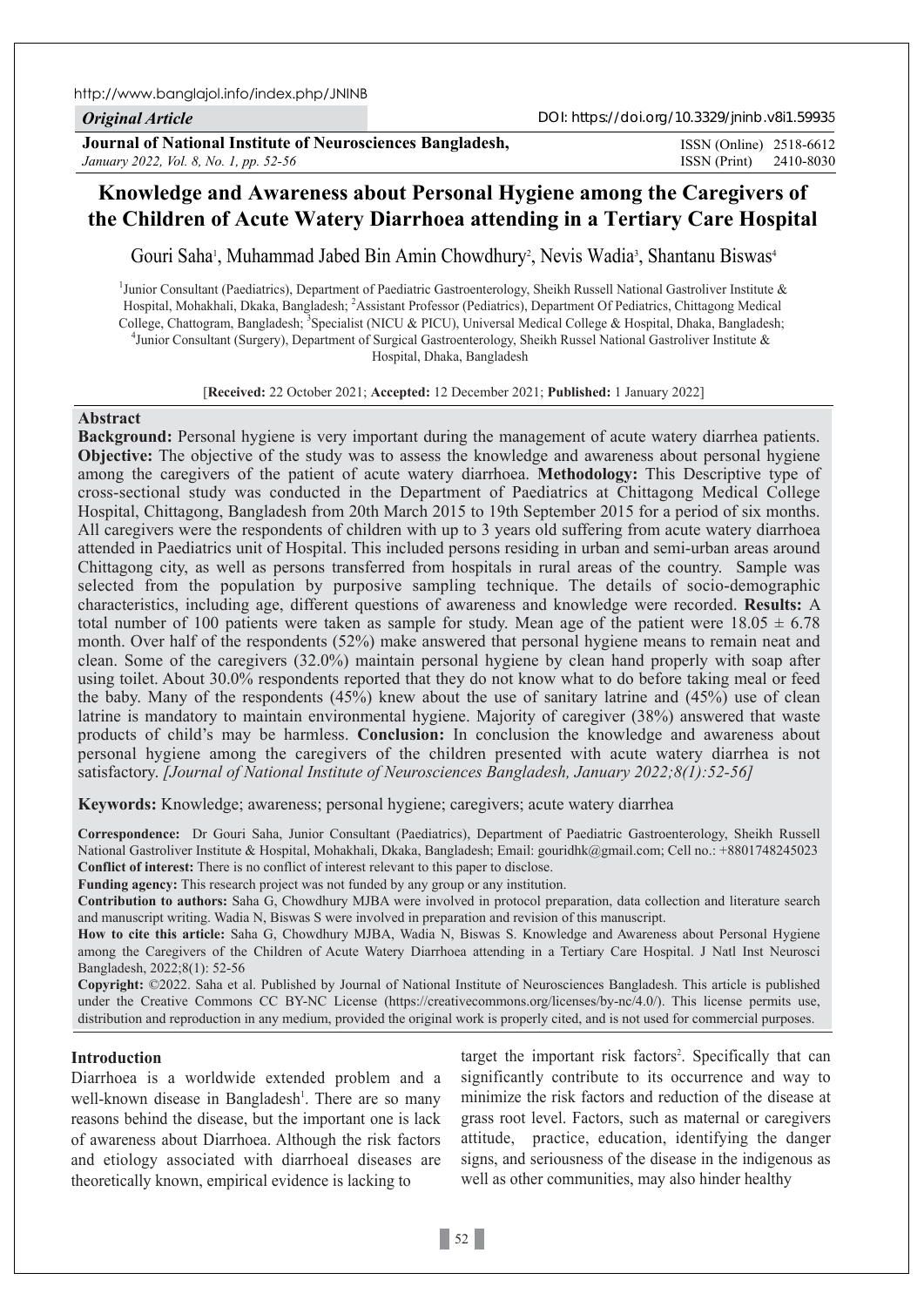practices in the management of diarrhoeal diseases<sup>3</sup>.

Diarrhoea is defined as the passage of three or more loose or liquid stools per day or more frequent than normal for the individual<sup>4</sup>. Variety of bacteria, viruses and parasites are the cause of diarrhoea. Infection spreads through contaminated food or drinking water or from person to person as a result of poor hygiene. Diarrhoea is both preventable and treatable disease. Fluid loss in diarrhoea has fatal outcomes and it is the leading cause of malnutrition<sup>5</sup>. Interestingly, the hygienic behavior or practice has expected association with incidence of diarrhoea. Thus, the practice of hand wash after defecation using soap or ash, and hygienic disposal of child stool are associated with lower incidence of diarrhoea<sup>6</sup>.

Study showed that the knowledge of mother on perceived cause, recognition of danger signs, prevention, and management of Diarrhoea is inadequate<sup>7</sup>. The knowledge of mothers was found to be essential for reducing occurrence of diarrhoea for under-five children. On the other hand, considerable number of mothers from both indigenous and settlement communities had negative attitudes in some aspects of the cause, transmission, and management of diarrhoeal disease<sup>8</sup>. The gaps existing among mothers in understanding management of diarrhoea needs to be addressed by proper information, education and communication activities<sup>5</sup>.

Various preventive techniques have been reported in the literatures including hygiene, diet, medications, and supplements, although according to a general classification, health care, breastfeeding, immunization, supplemental zinc, and probiotics could be used<sup>9</sup>. Simple remedies could be taken to reduce the number of mortality. Fluid therapy with oral rehydration solution (ORS) and other standard home solutions, non-stop feeding during diarrhoea and continued breastfeeding are the typical treatments<sup>10</sup>. Oral saline has been the cornerstone of management in order to prevent life-threatening dehydration associated with diarrhoea. The objective of the study was to assess the knowledge and awareness about personal hygiene among the caregivers of the patient of acute watery diarrhoea.

## **Methodology**

This was design as descriptive type of cross-sectional study in the Department of Paediatrics at Chittagong Medical College Hospital, Chittagong, Bangladesh from  $20<sup>th</sup>$  March  $2015$  to  $19<sup>th</sup>$  September 2015 for a period of six months. Caregivers of the children of acute watery diarrhoea attending in Paediatrics unit of

Chittagong Medical College Hospital, Chittagong, fulfilling the inclusion and exclusion criteria were selected as study population. Sample was selected from the population by purposive sampling technique. Non-random purposive sampling was adopted to subjects by interviewing caregivers after taking their consent. Caregivers of the children with up to 3 years old presented with acute watery Diarrhoea who attended in Paediatrics unit of Department of Paediatrics at Chittagong Medical College Hospital, Chittagong, Bangladesh were included as study population. Caregivers of above 3 years old patients of acute watery Diarrhoea, Caregivers who age below 18 years, Caregivers who psychologically ill, Patient with other morbidities were excluded from this study. Hygiene was defines as a set of practices performed for the preservation of health. Personal hygiene was involved those practices performed by an individual to care for one's bodily health and well-being through cleanliness. Caregivers have child less than 3 years of age were included. An informed written consent was taken from the participants and they were interviewed using a validated questionnaire. After fulfilling the inclusion and exclusion criteria, caregiver were enrolled with unique ID. Subjects briefed about the objectives of the study, risk and benefits, freedom for participating in the study and confidentiality. Informed consent was obtained accordingly. The pre-structured Case Record Form (CRF) filled up by the study physician herself. The case definition of operational variable had been described. This questionnaire was used for collection of information by interviewing patients. A score of more than 75% was considered good, 50-74% moderate and less than 50% poor. Different Knowledge Attitudes and Practices (KAPs) studies have used different analytic methods. Collected all questionnaire checked very carefully to identify the error in collecting data. Data processing work were consisting of registration of schedules, editing, coding and computerization, preparation of dummy tables, analysis and matching data. The technical mater of editing, encoding and computerization looked by me. Data for sociodemographic and clinical variables were obtained from all participants by the use of a pre- designed and easily understandable questionnaire. After collection of all information, these data were checked, verified for consistency and edited for finalized result. After editing and coding, the coded data directly entered into the computer by using SPSS version 6. Data cleaning validation and analysis was performed using the SPSS/PC software and graph and chart by MS excel.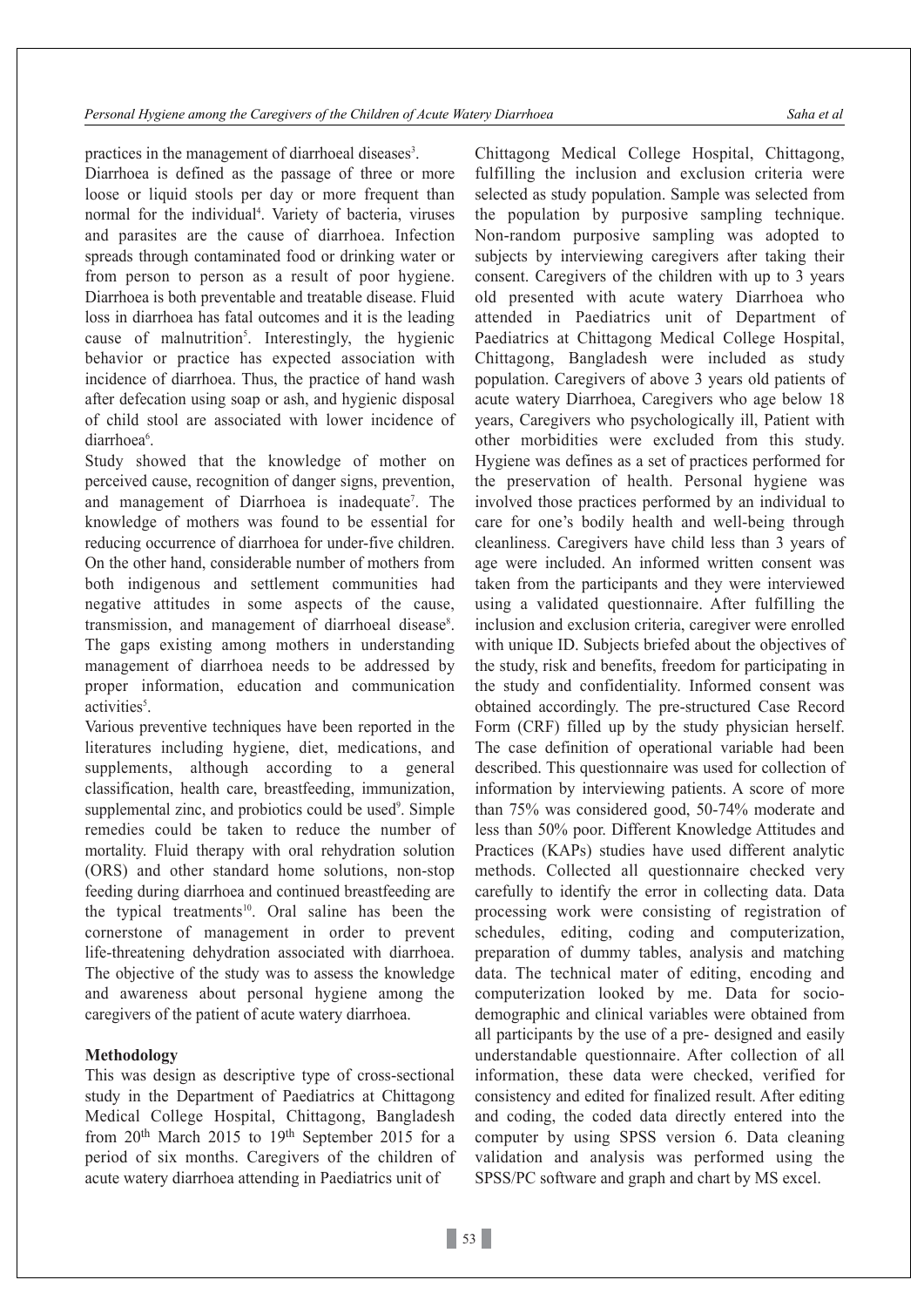The result was presented in tables in proportion. A "P" value <0.5 considered as significant.

#### **Results**

A total number of 100 patients were taken as sample for study according to inclusion, exclusion criteria, to assess the awareness, attitude and practice of personal hygiene among the caregivers of the patient of acute

Table 1: Age Distribution of the Diarrhoeal Patients  $(n=100)$ 

| <b>Age Group</b> | Frequency        | Percent |
|------------------|------------------|---------|
| $\leq 6$ months  | 13               | 13      |
| 6 to 16 months   | 38               | 38      |
| 17 to 26 months  | 29               | 29      |
| 27 to 36 months  | 20               | 20      |
| <b>Total</b>     | 100              | 100.0   |
| Mean $\pm$ SD    | $18.05 \pm 6.78$ |         |

Table 2: Knowledge and Awareness Regarding Hand Washing Practice as well as water and food utilization among the Caregivers (n=100)

| <b>Variables</b>                                 | Frequency |
|--------------------------------------------------|-----------|
| <b>Personal hygiene</b>                          |           |
| • To remain neat and clean                       | 52        |
| • To wear clean dress                            | 27        |
| • Different habits related to good health        | 13        |
| What a person should do after using toilet       |           |
| • Use plain water                                | 39        |
| • Clean hand properly with soap                  | 32        |
| • Clean with ash/sand                            | 27        |
| Hand washing before taking meal or feed the baby |           |
| • Not necessary to clean every time              | 36        |
| • Clean with water                               | 34        |
| • Don't know                                     | 30        |
| Hand washing after cleaning bottom of baby       |           |
| • Clean with water                               | 48        |
| • Children are innocent, no need to clean hand   | 29        |
| • Clean hand properly with soap                  | 18        |
| Pure drinking water                              |           |
| • tube well water                                | 44        |
| $\cdot$ Don't know                               | 42        |
| • Pond/river water                               | 9         |
| <b>Eating time/manner of food</b>                |           |
| • Don't know                                     | 62        |
| • Just after cooking                             | 21        |
| • Several days later without preservation        | 16        |
| Use of cover after cooking of food               |           |
| • Sometimes cover                                | 43        |
| • Food is away from dust, fly and other vectors  | 28        |
| • Don't know                                     | 20        |

watery diarrhoea. The age group was divided into four groups:  $\leq 6$  month, 6 to 16 month, 17 to 26 month and 27 to 36 month. In this series, the maximum number of child patients 38(38%) were between 6-16 month age group, next 29(29%) were between the age group of 17-26 month. Mean age of the patient were  $18.05 \pm 1$ 6.78 month (Table 1).

Over half of the respondents (52%) make answered that personal hygiene means to remain neat and clean, only 13% replied that different habits related to good health. Some of the caregivers (32.0%) maintain personal hygiene by clean hand properly with soap after using toilet, while others 32% give answer regarding plain water. Interestingly, 30.0% respondents reported that they do not know what to do before taking meal or feed the baby, and 36% caregiver considered Not necessary to clean every time. Knowledge regarding hand washing after cleaning bottom of baby by clean with water was mentioned by the 48% respondents. Table 3.7 shows that the majority of the caregivers (44%) have Knowledge regarding drinking of tube well water is safe and pure. About 62% respondents were those that said that they have not heard or known of eating time/manner of food taking and 21% caregivers mentioned that just after cooking. However, these categories of caregivers were maximum male participant. They (43%) were also reported that sometimes use of cover is good for cooking of food (Table 2).

The knowledge about sanitation known to the respondents was recorded. Many of the respondents (45%) knew about the use of sanitary latrine and (45%) use of clean latrine is mandatory to maintain environmental hygiene. Almost all the respondents were asked preserve privacy (42%) latrine should be

Table 3: Knowledge and awareness regarding sanitation  $(n=100)$ 

| <b>Variables</b>                             | Frequency |
|----------------------------------------------|-----------|
| Defecation habit                             |           |
| • Sanitary latrine                           | 45        |
| • A clean latrine                            | 40        |
| • Others                                     | 9         |
| Criteria for an ideal latrine                |           |
| • Preserve privacy                           | 42        |
| • Should be clean                            | 40        |
| • Never contaminates surrounding water, soil | 18        |
| Childs waste product disposal                |           |
| • Waste products are harmless                | 38        |
| • Sometimes disposed safety                  | 27        |
| $\bullet$ Don't know                         | 26        |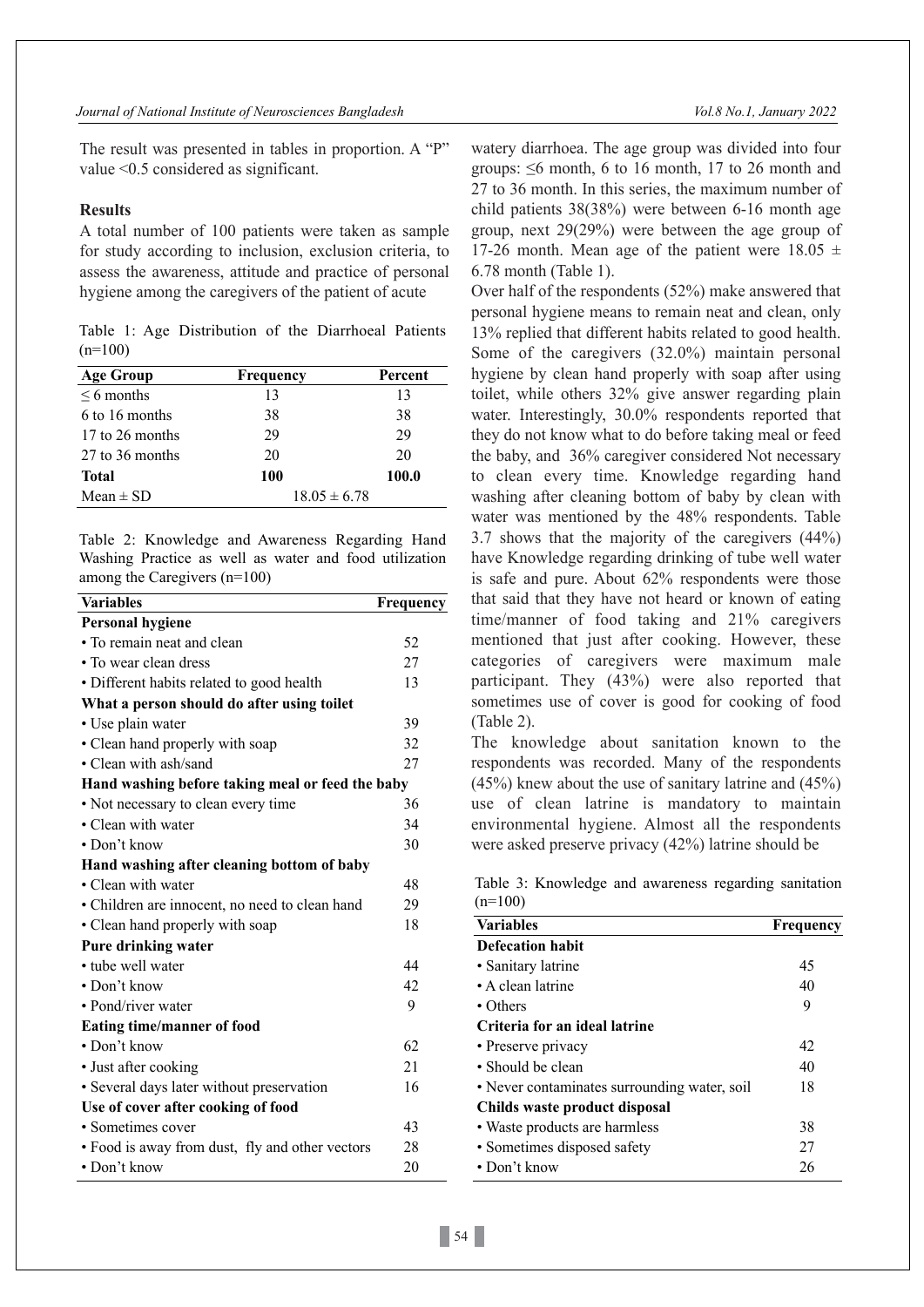clean (40%) and never contaminates surrounding water, soil are criteria for an ideal latrine. Majority of caregiver (38%) answered that waste products of child's may be harmless (Table 3).

## **Discussion**

In this study a total of 100 caregivers attended in different Paediatrics unite of Chittagong Medical College Hospital, Chittagong have been selected. The age group has been divided into four groups like  $\leq 6$ month, 6 to 16 month, 17 to 26 month and 27 to 36 month. In this series, the maximum number of child patients 38(38%) are between 6 to 16 months age group; next 29(29%) children are between the age group of 17 to 26 months. Mean age with SD of the patient is 18.05±6.78 month. Study has been demonstrated that the prevalence of acute watery diarrohoea of male and female 6 to 16 months is highest. Out of 100 cases 31.0% are female and 69.0% are male. Male and female ratio is 2.22:1. The children are mostly in the younger age. Most cases of acute watery diarrohoea among children are occurred in this age group. Therefore intervention should be taken in this period. Similar study also reported by other studies<sup>11-13</sup>.

In this study, caregivers have been asked what they does for their children with diarrhoea during initial response to childhood diarrhoea before the question or information. The aim of this strategy is to limit possible claims of regarding personal hygiene as an initial response just to appear to be doing the right thing. In their response to the question, about over half of the respondents (52.0%) make answered that personal hygiene means to remain neat and clean, only 13.0% replied that different habits related to good health. Some of the caregivers 32.0% maintain personal hygiene by clean hand properly with soap after using toilet, while others 32.0% give answer regarding plain water. Interestingly, 30.0% respondents reported that they do not know what to do before taking meal or feed the baby, and 36.0% caregiver considered not necessary to clean every time. Knowledge regarding hand washing after cleaning bottom of baby by clean with water was mentioned by the 48.0% respondents.

In a descriptive cross-sectional study<sup>14</sup> at Civil Hospital of Karachi, Pakistan it has been revealed the knowledge of mothers regarding diarrhoea and is found that 144(72%) mothers have considered loose and watery stool as diarrhoea. Regarding causes of diarrhoea, 94(47%) mothers said evil eyes, only 34(17%) considered contaminated water, eating mud

(14%), teething (10%). Over half of the respondents (52%) make answered that personal hygiene means to remain neat and clean, only 13% replied that different habits related to good health. Some of the caregivers (32.0%) maintain personal hygiene by clean hand properly with soap after using toilet, while others (32.0%) give answer regarding plain water. Interestingly, 30.0% respondents reported that they do not know what to do before taking meal or feed the baby. Majority of the caregivers (44%) have Knowledge regarding drinking of tube well water is safe and pure. The knowledge about sanitation known to the respondents is also recorded. Many of the respondents (45%) knew about the use of sanitary latrine and (45%) use of clean latrine is mandatory to maintain environmental hygiene. Mumtaz et al<sup>14</sup> reported that regarding prevention of Diarrhoea, 15.5% mothers knew to cover food and 14.5% to boil water. Regarding health care seeking practices 52.5% mothers took the child to the doctor after 2 days, 30% mothers did self-medication.

Present study shows that, hand washing practice before taking meal or feed of the baby were observed in (45%) in sometimes and (44%) with plain water. Almost half of the respondents (56%) having practice of hand washing with water after cleaning bottom of baby and (20%) Considered children are innocent, no need to clean hand. Large number of the respondents (39%) drink tube well regularly, (23%) take pond/river water as source of drinking water. Cross-sectional study<sup>7</sup> in Zahedan, Iran reported that, 20 caregiver mentioned all of the three factors of cooked and cold food, unsafe water, and not washing hands as being the cause for Diarrhoea. Among the study population, 240 individuals positively responded to the question about the importance of vaccination in preventing of Diarrhoea. Only 137 participants were aware of the importance of measles vaccination in order to prevent severe Diarrhoea<sup>7</sup>.

In this study approximately half of the respondents (42%) practiced defecation to the sanitary latrine; a substantial number (25%) uses open place, while few reported (22%) using latrine which maintain privacy. There were about (26%) caregivers that said that they used safety disposal to manage child's waste product disposal, but 25.0% respondents unknown regarding Child's waste product disposal. Merga et al<sup>15</sup> reported that knowledge of mothers about causes, transmission, and prevention of diarrhoea was 37.5% in their study. The overall knowledge in the indigenous community was 42.67% which was higher than that in the